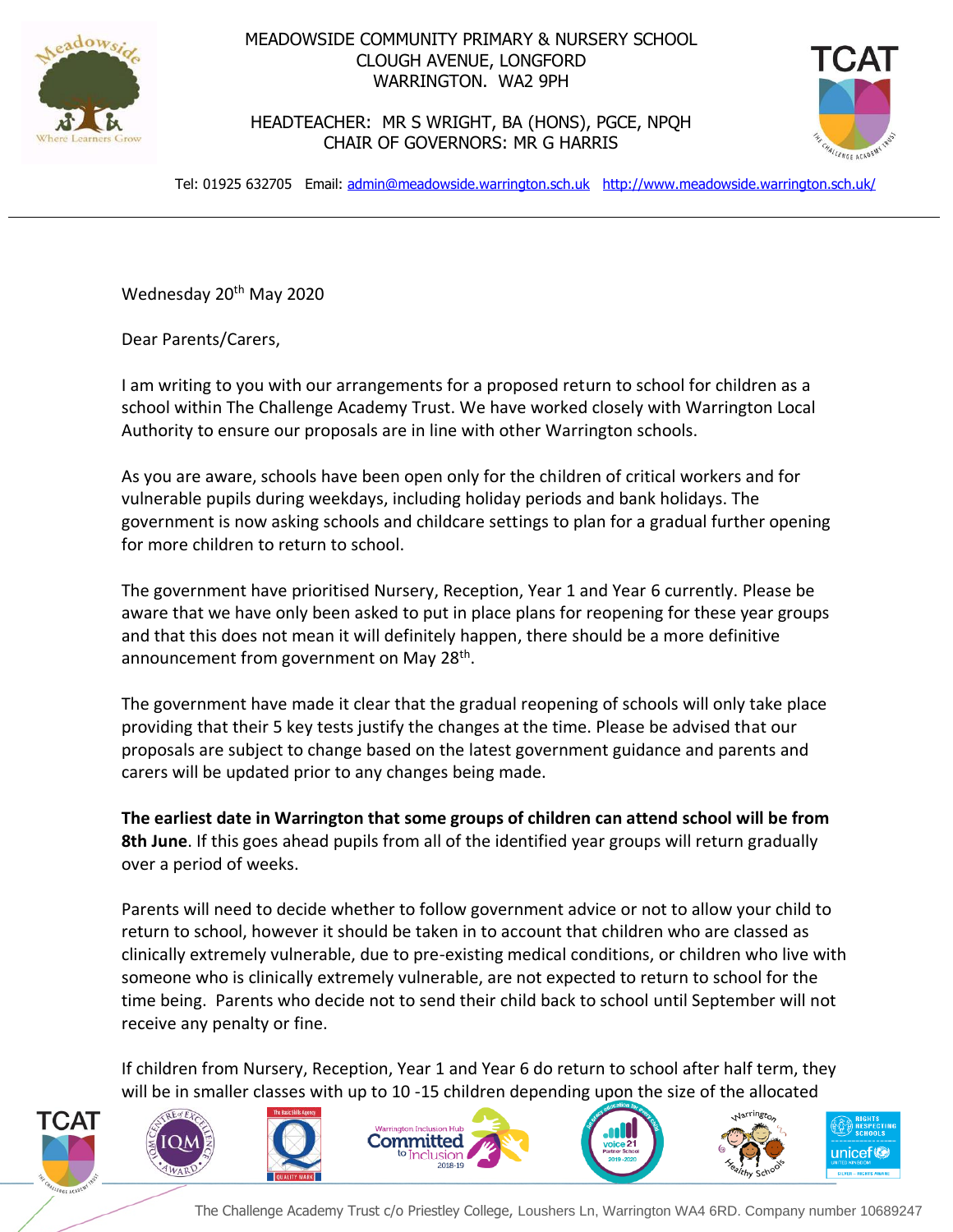

## MEADOWSIDE COMMUNITY PRIMARY & NURSERY SCHOOL CLOUGH AVENUE, LONGFORD WARRINGTON. WA2 9PH

HEADTEACHER: MR S WRIGHT, BA (HONS), PGCE, NPQH CHAIR OF GOVERNORS: MR G HARRIS



Tel: 01925 632705 Email: [admin@meadowside.warrington.sch.uk](mailto:admin@meadowside.warrington.sch.uk) <http://www.meadowside.warrington.sch.uk/>

space. Children may not be with their friends however they will be allocated to a group with children within the same year group. Once allocated within their group this will not be changed and children will not be allowed to mix between groups. Children may not be with their own teacher, some will be taught by a teaching assistant, however your child's class teacher will plan and supervise the teaching.

We have put measures in place to encourage children to remember to keep their distance from each other although it is widely recognised that physical distancing is difficult for young children. Children will also not be able to share resources or equipment in Y1-Y6, nor will they be able to play games or sports that involve sharing any equipment or contact. In early years most resources will be individualised, however, due to the nature of Early Years provision some resources may be shared and will be cleaned regularly.

There will be changes to the start and end of the school day to stagger the timing to avoid parents congregating and to enable the two-metre social distancing. Times will be confirmed with parents when they are finalised. Playtimes and lunch times will also be staggered.

In order to continue to provide a safe learning environment for our children we will be **gradually increasing** the numbers of children attending school while it remains safe to do so. It is thought that by returning children gradually, we can initially reduce the number of children in classrooms compared to normal and it will allow us to put **protective measures in place to reduce risks**.

The government recognises that, unlike adults, younger children will find it more difficult to remain two metres apart from each other and staff, therefore additional measures have been put in place to try to minimise the risks of transmission, including:

- frequent hand cleaning and good respiratory hygiene practices
- regular cleaning of all areas in school
- minimising contact and mixing, with children being put into small groups

We are also conducting health and safety checks in all of our schools which are in keeping with joint union guidance.

We will provide additional guidance and detail in an information pack that we will share once all areas have been fully planned through. While we continue to put in place a range of control measures to minimise risks, this will not mean that risks can be removed altogether and the



The Challenge Academy Trust c/o Priestley College, Loushers Ln, Warrington WA4 6RD. Company number 10689247